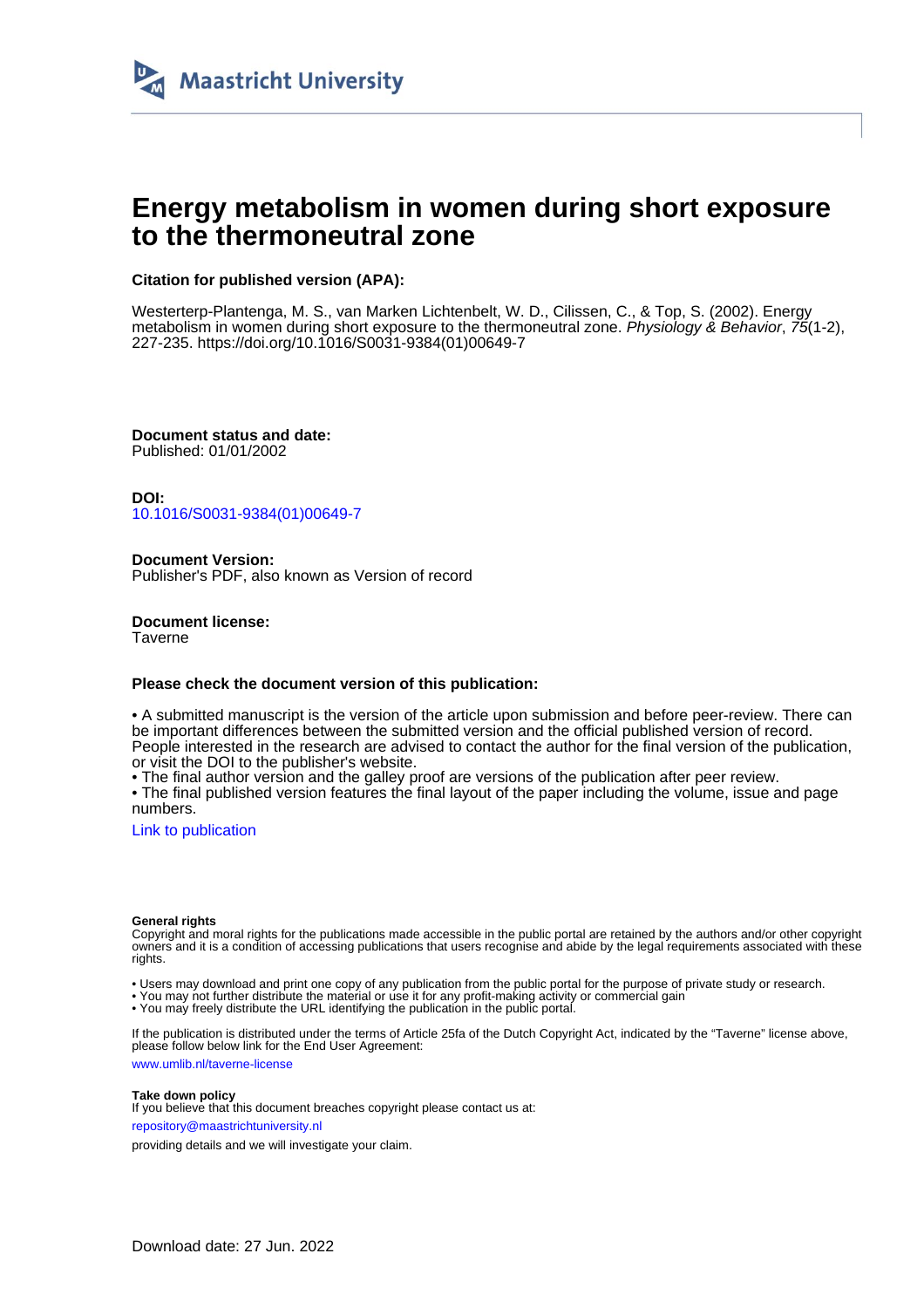

Physiology & Behavior 75 (2002) 227 – 235

## Energy metabolism in women during short exposure to the thermoneutral zone

M.S. Westerterp-Plantenga\*, W.D. van Marken Lichtenbelt, C. Cilissen, S. Top

Department of Human Biology, University of Maastricht, P.O. Box 616, 6200 MD Maastricht, The Netherlands

Received 30 May 2001; received in revised form 15 August 2001; accepted 30 October 2001

## Abstract

Ambient temperature has been shown to affect energy metabolism in field situations. Therefore, we assessed the effect of a short exposure to the thermoneutral zone, i.e., 27 °C (81 °F), in comparison to the usual ambient temperature of 22 °C (72 °F), on energy expenditure (EE), substrate oxidation, and energy intake (EI) in a controlled situation. Subjects, i.e., women (ages  $22 \pm 2$  years, BMI 22  $\pm 3$ , 28  $\pm 4\%$  body fat), stayed in a respiration chamber three times for 48 h each: once at 22 °C, and twice at 27 °C in random order, wearing standardized clothing, executing a standardized daily-activities protocol, and being fed in energy balance (EB). During the last 24 h at 22  $^{\circ}$ C, and once during the last 24 h at 27 °C, they were fed ad libitum. At 27 °C, compared to at 22 °C, EE was  $8.9 \pm 1.3$  MJ/day vs.  $9.9 \pm 1.5$  MJ/day (P < .001) due to decreases in diet-induced thermogenesis (DIT) and activity-induced energy expenditure (AEE)  $(P < .01)$ ; respiratory quotient (RQ) had increased ( $P < .05$ ); core ( $P < .05$ ) and skin ( $P < .001$ ) temperatures had increased. During ad lib feeding, EI was 90-91% of EE ( $P = .9$ ), due to changes in energy density (ED) of the food choice ( $P < .01$ ), and related to changes in body temperature and EE ( $P < .001$ ). Thus, at 27 °C, compared to 22 °C, energy metabolism was reduced by reductions in DIT and in AEE, while RQ was increased. Reduction in EI was primarily related to body temperature changes and secondarily to changes in EE.  $\oslash$  2002 Elsevier Science Inc. All rights reserved.

Keywords: Ambient temperature; Body temperature; Energy expenditure; Substrate oxidation; Energy intake; Energy density; Appetite; Humans

## 1. Introduction

Ambient temperature has been shown to affect energy metabolism in field situations. In this controlled study, we addressed the questions whether ambient temperature in the zone of thermoneutrality 27  $^{\circ}$ C (81  $^{\circ}$ F) affects energy metabolism under energy balance (EB) conditions, and energy intake (EI) under ad lib feeding conditions, as compared to the temperature the subjects were acclimated to, namely, 22  $^{\circ}$ C (72  $^{\circ}$ F). 22  $^{\circ}$ C is the normal temperature in the rooms and buildings in The Netherlands. Within a certain range of ambient temperatures, homeotherms, e.g., humans, have a relatively constant core body temperature  $[1-6]$  that represents the temperature of deep thermosensitive units and the thermal mass of the body core [7]. The skin temperature varies relatively more with the temperature of the environment and with metabolic rate than the core temperature does. It contributes to the control of skin blood flow in neutral and warm conditions thus influencing the effective thickness of the body 'shell' according to the core – shell concept [3,8,9]. A significant relationship between body temperature and average daily metabolic rate  $[4,10-12]$ , as well as between ambient temperature and metabolic rate, has been shown. In older  $[13-17]$  and more recent studies [18-20], an inverse relationship between heat production or metabolic rate and ambient temperatures between 10 and 30  $^{\circ}$ C was shown. Changes in energy metabolism related to the actual ambient temperature in homeotherms, e.g., humans, were observed as changes in total or in basal metabolic rate (BMR). Effects on activityinduced energy expenditure (AEE) [21] and diet-induced thermogenesis (DIT) [22] only have been dealt with independently. The aim of the present study was to highlight EB in women exposed to the thermoneutral zone, in comparison to the usual temperature in the buildings, i.e., the temperature they were acclimated to, wearing 0.6 clo of insulation. EB was assessed in a behavioral-physiological way. The

<sup>\*</sup> Corresponding author. Tel.: +31-43-3881617; fax: +31-43-3670976. E-mail address: m.westerterp@hb.unimaas.nl (M.S. Westerterp-Plantenga).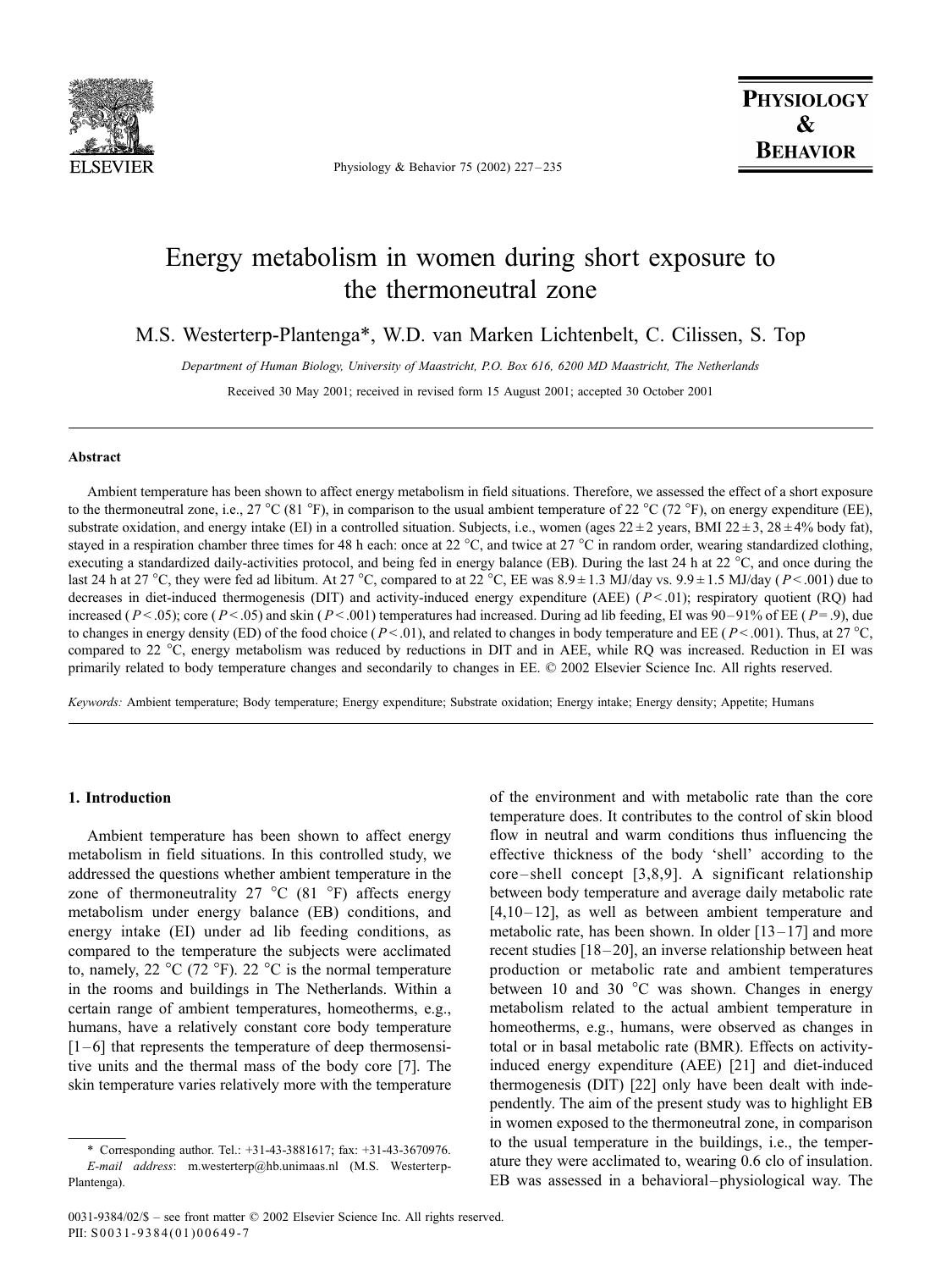relationship between a physiological response (energy expenditure [EE] and core skin temperature gradient controlled for clothing and daily physical activities) and a behavioral response (the appetite profile and ad libitum food intake) to an elevated ambient temperature was assessed. The interesting part of this possible relationship is the question whether ad libitum food intake is primarily related to ambient temperature, thus to the core – skin temperature gradient of the body, or to EE. The present study addresses the effect of a short-term exposure to the thermoneutral zone 27  $^{\circ}$ C (81  $^{\circ}$ F) in a well-controlled but relatively normal situation on total EE and on the separate components of it at the same time, in EB conditions. To study AEE in the thermoneutral zone, it was necessary for the daily physical activities to follow a standardized protocol. Studying DIT in the thermoneutral zone also necessitates accounting for possible EI adaptation  $[23-26]$ . Furthermore, a possible effect on substrate oxidation was assessed. In addition to assessing the effect of a change in ambient temperature on EE, we measured the effect on EI under ad libitum conditions at the same time. With respect to the relationship between food intake and ambient temperature, increased ambient temperature is generally considered to inhibit appetite. Although LeBlanc [27] reports no change, Edholm and Goldsmith [28], in a study of physically active acclimatized and unacclimatized soldiers deployed to a cold environment, found food consumption increased with exposure to cold climate. Johnson and Kark [29] showed EI decreases with increasing average local temperature. While assessing the possible change in EI in humans in response to short-term exposure to an elevated ambient temperature, we took the possible changes in EE into account, by assessing the EE while the subjects were fed in EB separately, as mentioned above. At both temperatures, daily physical activities and clothing were the same for all subjects and at each occasion. We hypothesized that both expenditure and intake of energy would decrease in the zone of thermoneutrality, in comparison with energy metabolism below the zone of thermoneutrality, at the temperature the subjects were acclimated to.

#### 2. Methods

## 2.1. Subjects

Eight healthy female volunteers participated in this study. They were recruited from the University staff and students. Physical characteristics [mean; S.E.M.: age (years) 22.6; 1.8, height (m) 1.69; 0.06, weight (kg) 63.9; 11.0, BMI (kg/m<sup>2</sup>) 22.2; 3.2, body fat% 27.8; 4.4, fat-free mass (FFM) (kg) 48.1; 5.8] show that all subjects were normal in weight. Body composition was determined in the fasted state by hydrodensitometry with simultaneous assessment of the residual lung volume by a helium dilution technique. Percentage body fat was calculated using the equation of Siri [30]. Scores on the Three Factor Eating Questionnaire [31] [F1 (cognitive restraint):  $7 \pm 2$ ; F2 (disinhibition or emotional eating):  $5 \pm 3$ ; F3 (hunger):  $5 \pm 2$ ] showed that the subjects were dietary unrestrained, with normal values for disinhibition or emotional eating and hunger, relative to our population [32]. Exclusion criteria were: medication, intensive sports activities  $($  > 4 times a week), smoking, unhealthy with respect to blood pressure, diabetes, other illnesses, being overweight or obese, dietary restraint. The subjects were asked which percentage of time they usually spend inside and outside buildings, and the temperature of the buildings they usually live and work in. Only one gender was chosen to limit the number of subjects. The subjects were informed on the nature of the experiment, especially on what to expect from staying in a respiration chamber. The chamber was shown to them before the experiment, and the principle of the measurements was explained to them. They were required to follow the detailed instructions on clothing, time schedule, daily activities, meals and snacks, rating of questionnaires as described below. All subjects signed an informed consent for the study protocol, which was approved by the Medical Ethics Committee of the University of Maastricht. The motivation for participation of the subjects was scientific interest; this was the first time such a study was performed in the respiration chambers at the University of Maastricht. As such, the subjects were not naïve in regard to the nature of the research, but we all were naïve in regard to the expected outcomes.

#### 2.2. Protocol

The study took place at the Department of Human Biology, University of Maastricht. Subjects stayed three times for 48 h each  $(21:00-21:00)$  h) in the respiration chamber; once at the acclimation temperature, i.e., 22  $^{\circ}$ C (72  $\degree$ F), and twice in the thermoneutral zone, i.e., 27  $\degree$ C  $(81 \degree F)$ ; the three sessions were performed in random order, with 4 weeks in between the sessions. At 22  $^{\circ}$ C and once at 27  $\degree$ C, subjects were fed in EB on the first day, and ad libitum on the second day. During the other 2 days at 27  $^{\circ}C$ , they were fed in EB. This experimental set-up allowed one habituation day, both times at  $27^{\circ}$ C. The second days at  $27^{\circ}$ C could then be used for comparisons: one for EE and one for EI. The acclimation temperature of 22  $^{\circ}$ C was based upon the usual environment the subjects. They were living in centrally heated houses (22–23  $^{\circ}$ C), and working in centrally heated buildings  $(22 \degree C)$ . They reported spending  $6 - 12\%$  of their waking time during the working days of the week outside, by cycling to and from work, and shopping. At that time of the year, outside temperature was  $10 \pm 2$  °C, and the insulation of outdoor clothing was  $1.6 \pm 0.2$  clo [35]. Each time a subject stayed in the chamber, she was in the same phase of her menstrual cycle, to avoid possible effects of menstrual cycle phases on EE. Thus, a within-subject design was applied.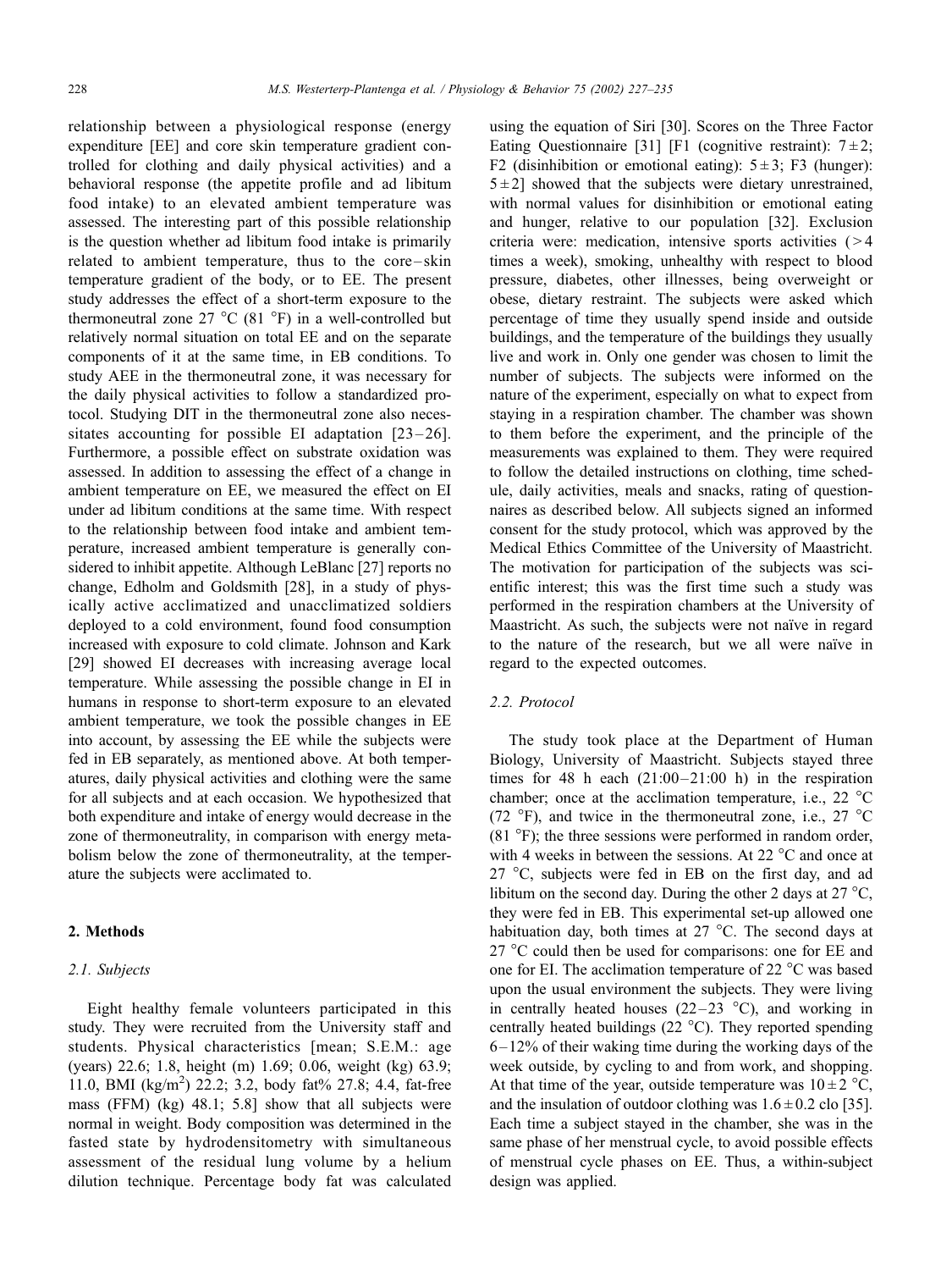#### 2.3. Respiration chamber

The respiration chambers consist of two adjoining  $14 \text{ m}^3$ rooms, each furnished with a bed, chair, television, radio, telephone, intercom, computer, wash bowl, and deep freeze toilet. The chambers give the impression of a normal living room. For each experiment, two subjects are present at the same time, one in each room. Communication between the subjects and investigator is possible via an intercom or telephone. Visual contact is also possible through a window in the door and between the two chambers. A third window provides outside view. Three air locks provide passage for the exchange of food, collection of urine, and for sampling of blood. During the experiment, the temperature as well as the relative humidity (55% rh) was almost constant in the chamber, at 22 or 27  $\degree$ C, during day and night. The measured temperature varied between 21.9-22.1 and  $26.9 - 27.1$  °C, respectively. The variation in relative humidity was 53 –55% rh [33]. Physical activity was monitored by means of a radar system, based on the Doppler principle [33], validated by Bouten et al. [34].

#### 2.4. Outfit

Subjects were required to wear the same outfit three times: underwear, bermuda shorts, two T-shirts, and a pair of sport shoes during the day (insulation 0.6 clo [35]). At night, subjects wore one T-shirt and they slept under a cotton sheet and a light duvet (375  $g/m^2$ ). The clothing was tried out before the protocol began to assure comfort at  $27^{\circ}$ C as well as at 22  $\degree$ C. The subjects received instructions on the clothing beforehand. It was explained to them that they had to wear the same outfit every time in order to allow us to compare exposure to two different ambient temperatures, without possible behavioral adaptation to ambient temperature by means of clothing.

## 2.5. Body weight measurement and daily-activities protocol

Body weight was determined on a digital scale, accurate to the nearest 0.1 kg, at the start and at the end of each session, at 21:00 h. Moreover, subjects were instructed to weigh themselves in the chamber, every morning in the fasting state, after voiding.

They were also instructed to follow a standard dailyactivities protocol, which described every hour, and sometimes every 15 min, what the subjects were supposed to do. It included household activities, standardized extensive aerobic exercise, refreshing, and sedentary activities such as reading and watching television. The meal and snack times were standardized. The aerobic exercise was standardized by consistently using the same music with a fixed rhythm from a radio-cassette, while the subjects performed the same step test (alternating 5 min stepping, 5 min sitting), during 30 min, once in the morning and once in the afternoon, controlled by the experimenter.

#### 2.6. Body temperature

Subjects' skin temperatures were registered continuously from 8:00 a.m. to 12:00 p.m. by means of a thermistor surface contact probe (YSI Series 400 probes; accuracy  $\pm 0.01$  °C) fixed to the skin with thin, air-permeable adhesive surgical tape. Proximal skin temperatures were measured at the forehead, thigh, and the infraclaviculaire zone; distal skin temperatures were measured at the hand and foot. Core temperature was measured rectally, from 00:00 h till 8:00 a.m., by means of a similar thermistor probe (YSI Series 400, accuracy  $\pm 0.1$  °C); insertion was 4 cm. During the day, rectal temperature was measured using a conventional digital thermometer (Philips HP 5315, accuracy 0.1  $^{\circ}$ C); insertion was 10 cm. Temperature measurements were thoroughly explained to the subjects, and they were trained in the preprotocol phase in order to obtain reproducible measurements, before entering the respiration chambers. The thermometric probes were calibrated to within  $0.05$  °C in a water bath against a reference mercury thermometer (accuracy  $\pm 0.02$  °C).

#### 2.7. Energy expenditure

Subjects' EE was calculated from oxygen consumption and carbon dioxide production [33,36]. The respiration chamber was ventilated with fresh air at a rate of 70 – 80 l/min. A dry gas meter (G4 Schlumberger, The Netherlands) measured the ventilation rate. A paramagnetic  $O_2$  analyzer (OA 184A, Servomex) and an infrared  $CO_2$ analyzer (Uras 3G, Hartmann and Braun) were used to analyze the samples of the in- and outgoing air. Ingoing air was analyzed once every 15 min and outgoing air every 5 min [33].

#### 2.8. Energy intake

Subjects' appetite and EI were determined as follows. At 22  $\degree$ C and once at 27  $\degree$ C, subjects were fed in EB during the first 24 h, and ad libitum during the second 24 h. The other time the subjects stayed at 27  $\degree$ C, they were fed in EB throughout the 48 h. Feeding in EB took place by estimating EE by means of the Harris–Benedict equation [37], which gives the BMR, and multiplying the BMR by an estimated physical activity level (PAL) of 1.65 [38]. After measuring EE, this estimation was adjusted to the realistic BMR and PAL. Thus, energy requirement was calculated for each subject individually. Based upon this, the meals and snacks were prepared (three meals and three snacks per day, which was on average the subjects' habitual food intake pattern), using comparable food items each day, which also belonged to the subjects' habitual diets. Breakfast consisted of whole wheat bread  $(10.5 \text{ kJ/g})$ , apricot jam and blueberry jam (10.2 kJ/g), sweet spicy biscuit (20.5 kJ/g), coffee (decaffeinated), tea, or water  $(0 \text{ kJ/g})$ . Snacks were chocowafer cookies (20.2 kJ/g), wheat cookies (17.3 kJ/g), cake  $(17.6 \text{ kJ/g})$ , and unsweetened orange juice  $(1.6 \text{ kJ/g})$ , fruit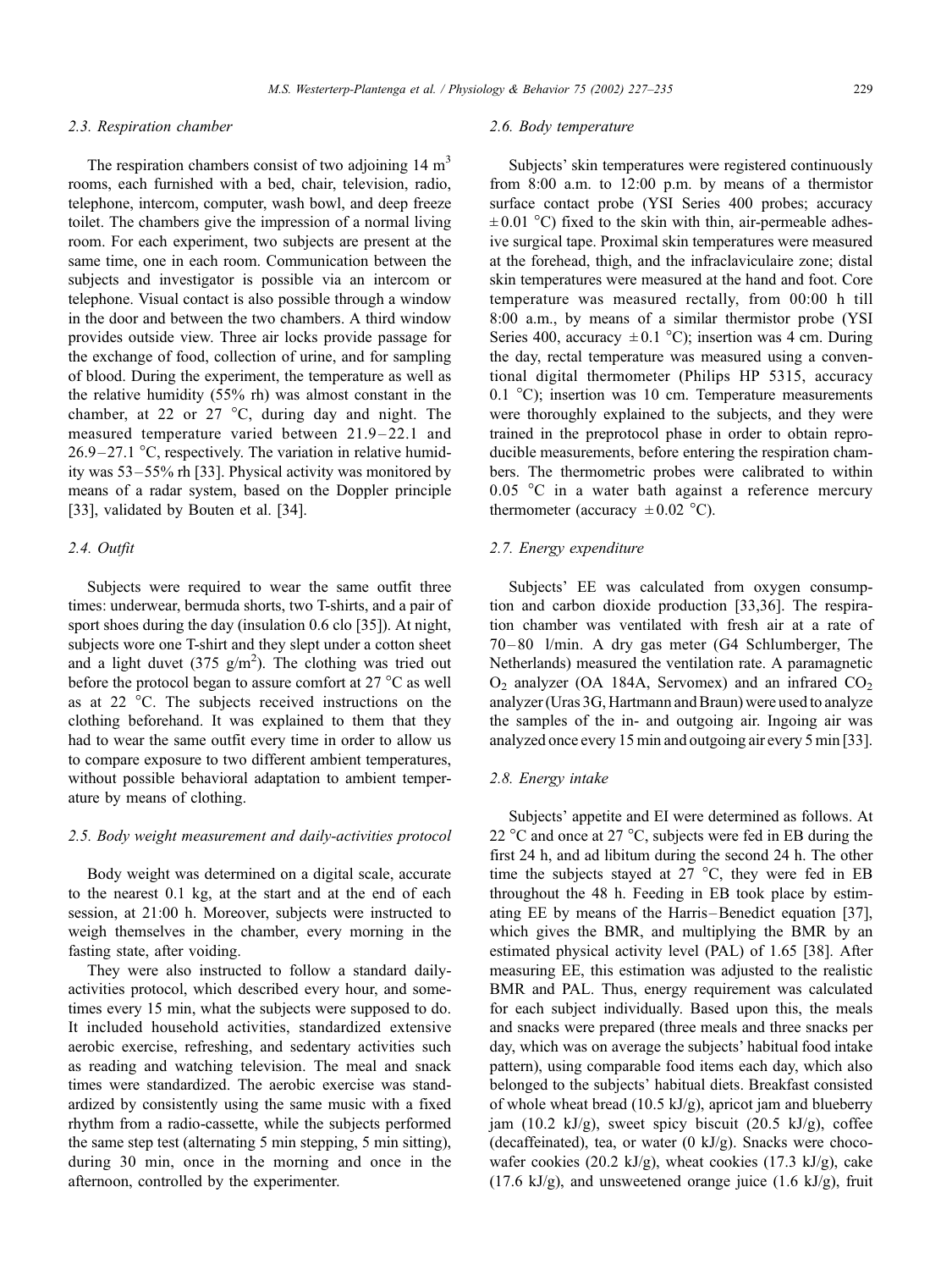(apple 2.1 kJ/g, banana 3.8 kJ/g, kiwi 1.7 kJ/g, mandarin orange 2.0 kJ/g), paprika crisps and salt crisps (22.6 kJ/g). Lunch consisted of lasagna bolognaise, macaroni with cheese and ham or nasi goreng (all 5.4 kJ/g), water, vanilla ice cream  $(5.1 \text{ kJ/g})$ , milk chocolate  $(22.5 \text{ kJ/g})$ , water. Dinner consisted of toast or sandwich (15.3 kJ/g) with Gouda cheese  $48+ (16.4 \text{ kJ/g})$ , ham  $(5.7 \text{ kJ/g})$ , salad 0.3 kJ/g, tomato (0.5 kJ/g), full fat fruit yogurt or vanilla dessert (3.9 kJ/g), and water.

All food items were checked for hedonic values beforehand, and only the ones that were liked by all subjects [Visual Analog Scale (VAS) recording at least 60 mm] were included in the menus. All these foods and drinks were of known composition and were weighed before and after each meal or snack occasion to the nearest 0.1 g. The energy content and composition of each diet was calculated using the Dutch food composition table [39].

Macronutrient composition (carbohydrate/protein/fat: 55/ 14/31 percentage of energy at 22  $^{\circ}$ C, and 57/14/29 percentage of energy at  $27^{\circ}$ ) and energy density (ED, 2.9 kJ/g at 22 °C and 2.7 kJ/g at 27 °C) were kept at comparable values. The food items were the same at both ambient temperatures and only the amounts were adapted to the energy requirements. ED decreases when offering a lower EI, but still keeping the weight of the food the same. Because ED was not decreased only by water, there was a slight difference in the macronutrient composition.

When the subjects were fed ad lib, they could order any food from the list at any time by telephone. Appetite profiles, i.e., the subjective feelings of motivation to eat, were assessed before and after breakfast, midmorning, before and after lunch, in the afternoon, before and after dinner, and once in the evening, by ratings on 100-mm long anchored VASs [38], with the following questions: How hungry, full, satiated, thirsty are you (anchored: not at all, very)? How much do you estimate you could eat (anchored: nothing/very much)? How is your desire to eat? How is your appetite (anchored: very weak/very strong)? During feeding in EB, appetite was recorded only by VASs [38].

## 2.9. Comfort

Comfort ratings representing general physical wellbeing were monitored nine times in the course of each experimental day using 100 mm VAS. The questions asked how comfortable, satisfied, irritated, fit the subjects felt, how agreeable the ambient temperature was found, and whether the clothing was found to be adapted to the surrounding temperature (anchored: not at all; very).

#### 2.10. Data analysis

To check whether the subjects were in EB, the difference in 24 h EE and EI was calculated for each situation (the EB as well as the ad lib situations at both ambient temperatures). Then, the differences between EE and EI were compared with a theoretical difference: 0, indicating no difference between EI and EE, thus a neutral EB.

We compared the periods of 24 h when the subjects were fed in EB: Day 2 at 27 °C vs. Day 1 at 22 °C. Separately, we compared the days when they were fed ad lib following a day in EB: Day 2 at 27  $^{\circ}$ C (ad lib) vs. Day 2 at 22  $^{\circ}$ C. The rationale for this was that at  $22^{\circ}$ C, habituation with respect to ambient temperature was not necessary, so both days at 22 °C could be used. However, at 27 °C, the first day was considered as a day for habituation. Therefore, the second days at 27 °C was used for comparisons, once to compare EE, and once to compare ad lib food intake on a day after having been fed in EB.

Comparisons were made with respect to the following aspects:

 24 h EE (EE in MJ/day) and respiratory quotient (RQ) [36].

• Sleeping metabolic rate (SMR): the lowest mean EE over three consecutive hours between 24:00 and 07:00 h [33,34,38]. Accuracy of an individual SMR measurement is given by its standard deviation of the seven measurement points during the three consecutive hours.

 24 h DIT: the increase of EE above SMR, corrected for AEE. This was achieved by plotting EE against radar output, for each individual in each session. The intercept of the regression line, at the offset of the radar, thus at zero physical activity, represents the EE in the inactive state: resting energy expenditure (RMR), consisting of SMR and DIT. The accuracy of RMR is given by the 95% confidence interval of the individual regression lines.

• DIT was calculated by subtracting SMR from RMR  $[23 - 25, 38]$ .

AEE: total EE - RMR  $[23-25,38]$  as a function of radar output, corrected for the offset point of the radar. The calculation of AEE based upon the radar output had been validated using a triaxial accelerometer, showing an  $r^2$  of .9;  $P < .0001$  [34]. The 95% confidence interval of the individual regressions of accelerometer counts and radar output was  $2 \pm 1.4\%$  of AEE [34].

- PAL: 24 h EE/SMR.
- $\cdot$  RO:  $VCO<sub>2</sub>/VO<sub>2</sub>$ .

• Food quotient (FQ) as  $VCO_2/VO_2$ , when the food consumed is oxidized completely.  $O_2$  consumption (l/day) =  $0.966 \times$  protein intake (g) + 2.019  $\times$  fat intake (g) + 0.829  $\times$ CHO intake (g).  $CO_2$  production (l/day) = 0.774  $\times$  protein intake  $(g) + 1.427 \times$  fat intake  $(g) + 0.829 \times$  CHO intake (g) [40].

 The 16 h averages of the ratings on the components of the appetite profile and of the comfort ratings.

Body temperatures (rectal and skin temperatures)

During the ad lib feeding days, total EI, EI as a percentage of EE, macronutrient composition of EI, ED [total EI divided by total weight of consumption (including water)] were calculated.

Comparisons were made using ANOVA repeated measures. A multiple regression analysis was executed on the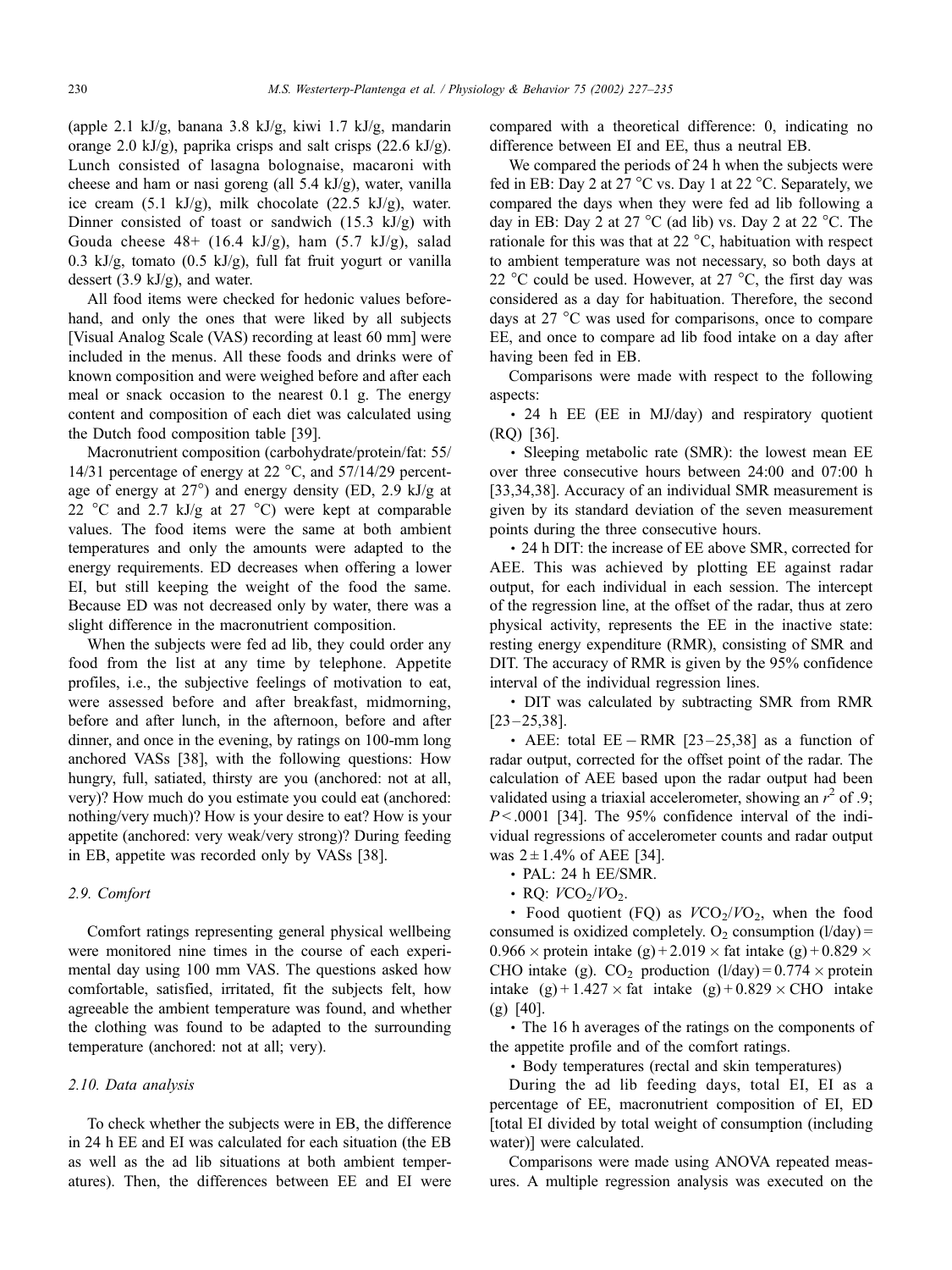possible contributions of changes in body temperature and in EE to possible changes in EI. Statistical analyses were performed using the statistical software program STAT-VIEW SE + GRAPHICS (Abacus concepts, Berkeley, CA). Outcomes were regarded as statistically different if  $P < .05$ .

## 3. Results

As indicated before, the comparisons made for the 24 h EB periods concerned Day 2 at 27  $^{\circ}$ C (EB) vs. Day 1 at 22  $^{\circ}$ C; for the 24 h ad lib periods this concerned Day 2 at 27 °C (ad lib) vs. Day 2 at 22 °C.

## 3.1. Body weight

Body weight in the fasting state remained constant at  $63.9 \pm 11.0$  kg over each experimental 48-h period. Moreover, it remained constant over the whole experimental period  $(63.8 - 64.0 \pm 11.5 \text{ kg})$ .

#### 3.2. Body temperature

In EB, at 27 °C compared to 22 °C, core ( $P < .05$ ), proximal and distal  $(P < .001)$  skin temperatures had increased (Fig. 1), while the differences between rectal and distal temperatures had decreased  $(P < .01)$ .

## 3.3. Energy balance

During the 24 h under EB conditions EI minus EE was +  $0.2 \pm 0.7$  MJ/day at 22 °C, and +  $0.4 \pm 0.3$  MJ/day at



Fig. 1. Average body temperature measured during 2 subsequent days (16 h per day) at ambient temperatures of 22 and 27 °C in women ( $n = 8$ ). T core = core temperature (rectal), T distal = distal skin temperature (average of T hand and T foot), T proximal = proximal skin temperature (average of T forehead, T thigh, and T collarbone). At 22 and 27 °C, respectively: T core 37.04  $\pm$  0.3 and 37.39  $\pm$  0.3 °C; T distal 31.13  $\pm$  0.6 and 33.89  $\pm$  0.3 °C; T proximal  $32.02 \pm 0.4$  and  $34.05 \pm 0.35$  °C. \*  $P < .05$ ; \*\*  $P < .001$ , for differences between ambient temperatures.



Fig. 2. Relationship between percentage undereating and increase in rectal temperature at 27 °C in normal-weight women;  $n=8$ .  $y=-3x+3$ ;  $r^2=9$ ;  $P < .001$ .

27  $\degree$ C, which was neither statistically different from each other, nor statistically different from zero  $(P>0.5)$ , indicating that the subjects were in EB indeed. Moreover, calculated EI from estimated RMR from the Harris – Benedict equation and a PAL of 1.65 were hardly different from the calculation based upon the measured BMR and PAL from the previous day.

On the ad libitum feeding days at both ambient temperatures, the subjects were in a negative EB. At 22  $^{\circ}$ C EI was  $90.3 \pm 19\%$  of EE, and at 27 °C EI was  $90.7 \pm 11.3\%$  of EE  $(P=9)$ . The differences between EI and EE were statistically significantly different from 0 ( $P < .01$ ), but these differences did not differ between the ambient temperatures  $(P > .5)$ . At both ambient temperatures ad libitum EI was 90 – 91% of EE ( $P > 9$ ). At 27 °C, percentage undereating was inversely related to the increase of rectal temperature  $y=-3x+3$ ;  $r^2=9$ ;  $P<.001$  (Fig. 2).

## 3.4. Energy expenditure

In EB, 24 h EE had decreased by  $10 \pm 2\%$  at 27 °C, as compared to that at 22 °C (8.9  $\pm$  1.3 MJ/day vs. 9.9  $\pm$ 1.5 MJ/day)  $(P < .001)$ .

This consisted of a decrease in DIT ( $P < .01$ ) and in AEE  $(P < .01)$ , with an almost stable SMR (see Table 1 and Fig. 3). The standard deviation of the individual SMR measurements was between 0.005 and 0.01 MJ/day, indicating an error of  $0.2 \pm 0.01\%$  of SMR. The accuracy of RMR  $(SMR + DIT)$  and of AEE is given by the 95% confidence interval of the individual regression lines of AEE vs. radar counts, which was  $2 \pm 0.1\%$  of RMR. Adding the square variances, this results in an overall error of 2.6% of 24 h EE.

EE as a function of FFM was significantly lower at 27  $^{\circ}C$ , compared to that at 22  $^{\circ}$ C (P < .01), i.e., the intercept differed significantly, but the slopes did not differ  $(r=9, 1)$ for both equations).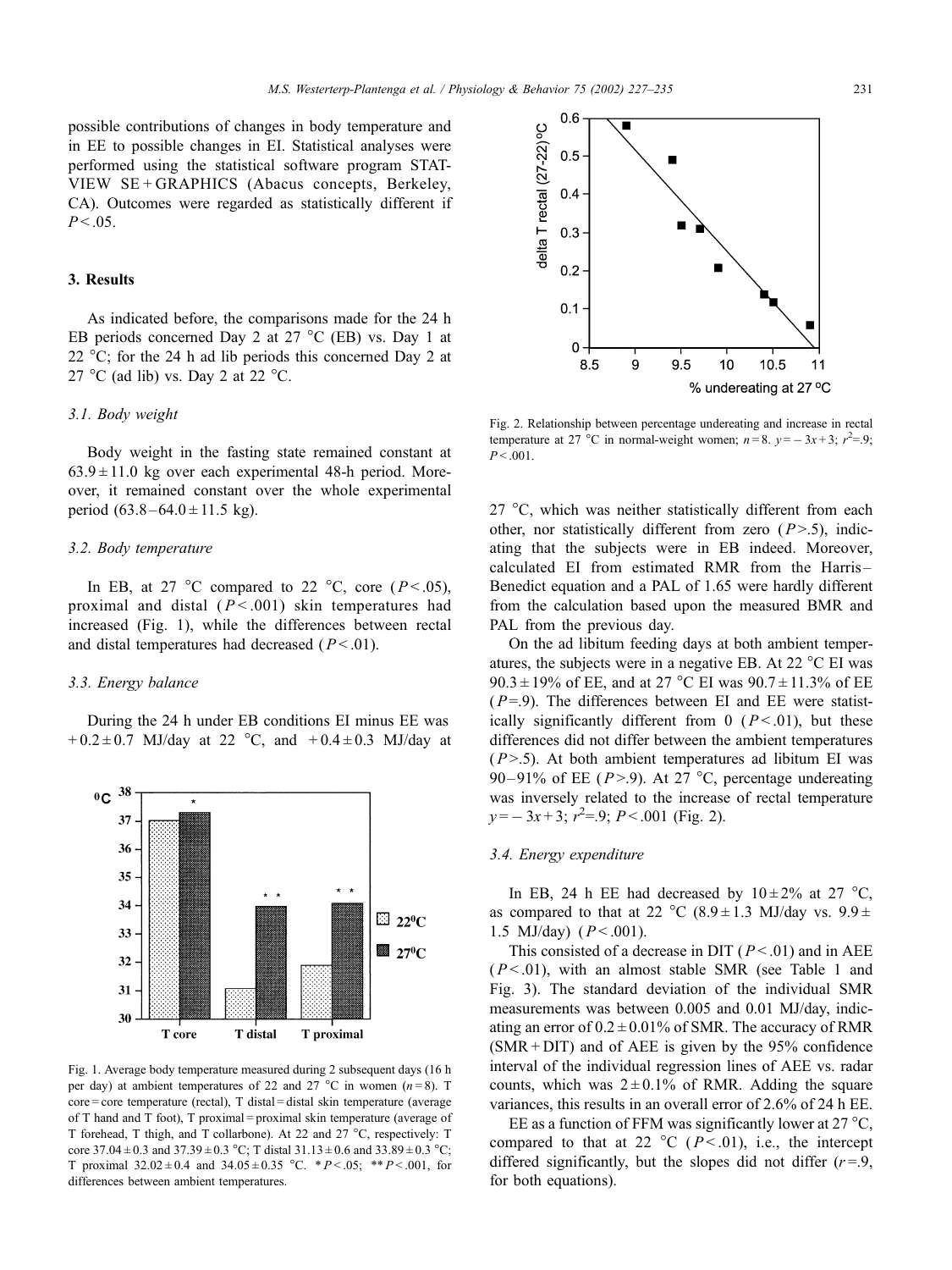Table 1

24 h EE, SMR, DIT, AEE, PAL, RQ, and FQ of eight lean women during EB with a standardized physical activity protocol and clothing at  $27 \text{ °C}$ (Day 2 of EB), compared to at 22  $^{\circ}$ C (Day 1)

|                   | 22 °C            | $27^{\circ}$ C    |
|-------------------|------------------|-------------------|
| 24 h EE (MJ/day)  | $9.9 \pm 1.5$    | $8.9 \pm 1.3$ *** |
| SMR (MJ/day)      | $5.6 \pm 0.7$    | $5.9 \pm 0.7$     |
| DIT (MJ/day)      | $1.0 \pm 0.2$    | $0.7 \pm 0.1$ **  |
| DIT $(\%$ of EI)  | $10 \pm 2$       | $7.5 \pm 1$       |
| AEE (MJ/day)      | $3.3 \pm 1.0$    | $2.3 \pm 0.6$ **  |
| PAL (24 h EE/SMR) | $1.8 \pm 0.1$    | $1.5 \pm 0.1$     |
| RQ(24 h)          | $0.85 \pm 0.02$  | $0.88 \pm 0.02*$  |
| $RQ$ (12 h day)   | $0.86 \pm .01$   | $0.89 \pm 0.02$   |
| $RQ(12)$ h night) | $0.81 \pm 0.03$  | $0.84 \pm 0.04*$  |
| FQ                | $0.88 \pm 0.004$ | $0.88 \pm 0.01$   |

 $*$   $P < .05$ .

\*\*  $P < 01$ .

In the ad libitum feeding situations, EE was not significantly different from EE during EB, i.e.,  $9.9 \pm 1.2$  MJ/day at 22 °C and  $9.0 \pm 1.1$  MJ/day at 27 °C.

The relative DIT was  $7.5 \pm 0.9\%$  at  $27^{\circ}$ C, and  $10 \pm 2.1\%$ at 22 °C ( $P < 0.01$ ).

AEE expressed as a function of radar output showed a different slope at 27 °C, compared to that at 22 °C ( $P < .05$ ), indicating a higher AEE efficiency at  $27^{\circ}$ C, particularly at the relatively higher intensity activities. The radar output corrected for the offset point for the daily activities at both temperatures was on average 4461 counts/min at 22  $^{\circ}$ C, and 4267 counts/min at 27 °C ( $P = .4$ ), confirming that the daily activities were comparable during both ambient temperatures. During the 30-min bouts of extensive aerobic activity, at both ambient temperatures, rectal temperature increased by  $0.2 \pm 0.2$  °C (P>.05). The total increase in EE during this activity was on average  $4.5 \pm 1.5$  kJ/min or 60% at both ambient temperatures.

Although the food consumed had the same FQ for both ambient temperature conditions, RQ was increased at 27 °C



Fig. 3. EE at 22 and 27 °C in normal-weight women;  $n = 8$ ; SMR: sleeping metabolic rate; DIT: diet-induced thermogenesis; AEE: activity-induced energy expenditure.  $*P < .01$ , compared to the similar day at 22 °C.

(Table 1). This increase appeared to be due to the increase in RQ during the night.

## 3.5. Energy intake

During the 24-h ad libitum feeding situations (Day 2 at 27 °C ad lib and Day 2 at 22 °C), EI was  $8.9 \pm 2.0$  MJ/day (22 °C), and  $8.2 \pm 1.4$  MJ/day (27 °C), respectively. Decreases in EI were correlated with decreases in EE (r=.88; P < .001). The reduction of EI (10 ± 3%) at 27 °C itself was not statistically significant ( $P = .06$ ). ED of total consumption (food and drinks) was decreased at  $27^{\circ}$ C by  $15 \pm 2\%$ , compared to that at 22 °C (P < 01). ED was  $3.4 \pm 0.4$  kJ/g at 22 °C and  $2.9 \pm 0.5$  kJ/g at 27 °C, respectively. At both ambient temperatures, ED was related to EI (at 22 °C:  $r = .83$ ;  $P = .02$ , at 27 °C:  $r = .97$ ;  $P = .0001$ ). Moreover, the change in ED was positively related to the change in EI  $(r=.8; P<0.01)$ . Thus, the tendency of a significant reduction in EI ( $10 \pm 3\%$ ) was related to the statistically significant reduction in ED  $(15 \pm 2\%)$ .

Meal frequency (number of eating occasions/day) remained constant, i.e., three meals and three snacks a day. Neither the macronutrient composition [carbohydrate/ protein/fat:  $57/13/30$  percentage of energy (22 °C);  $56/14/30$ percentage of energy  $(27 \text{ °C})$ , nor total weight of consumption (food and drinks)  $[2.6 \pm 0.7 \text{ kg} (22 \text{ °C})$ ;  $2.9 \pm 0.5 \text{ kg}$ (27 °C)] was statistically significantly different ( $P > .05$ ).

At a closer inspection of the selection of food and drinks, it appeared that the decreased ED of food intake at 27  $^{\circ}$ C compared to at 22 $\degree$ C was due to the following. Although all the food types that were offered were consumed,  $40 \pm 2\%$  of total EI of the lower energy dense foods  $(0-7.5 \text{ kJ/g})$  were consumed instead of  $37 \pm 2\%$  (at 22 °C) and  $10 \pm 1.5\%$  of the higher energy dense foods  $(15-22.6 \text{ kJ/g})$  were consumed, instead of  $13 \pm 1.5\%$  (at 22 °C). There was no significant difference in the intake of water as such, or of coffee or tea, between both ambient temperatures. The appetite profile did not show any statistically significant



Fig. 4. Average VAS ratings of the appetite profile in normal-weight women at 22 and 27 °C being fed ad libitum,  $n = 8$ .

<sup>\*\*\*</sup>  $P < .001$ .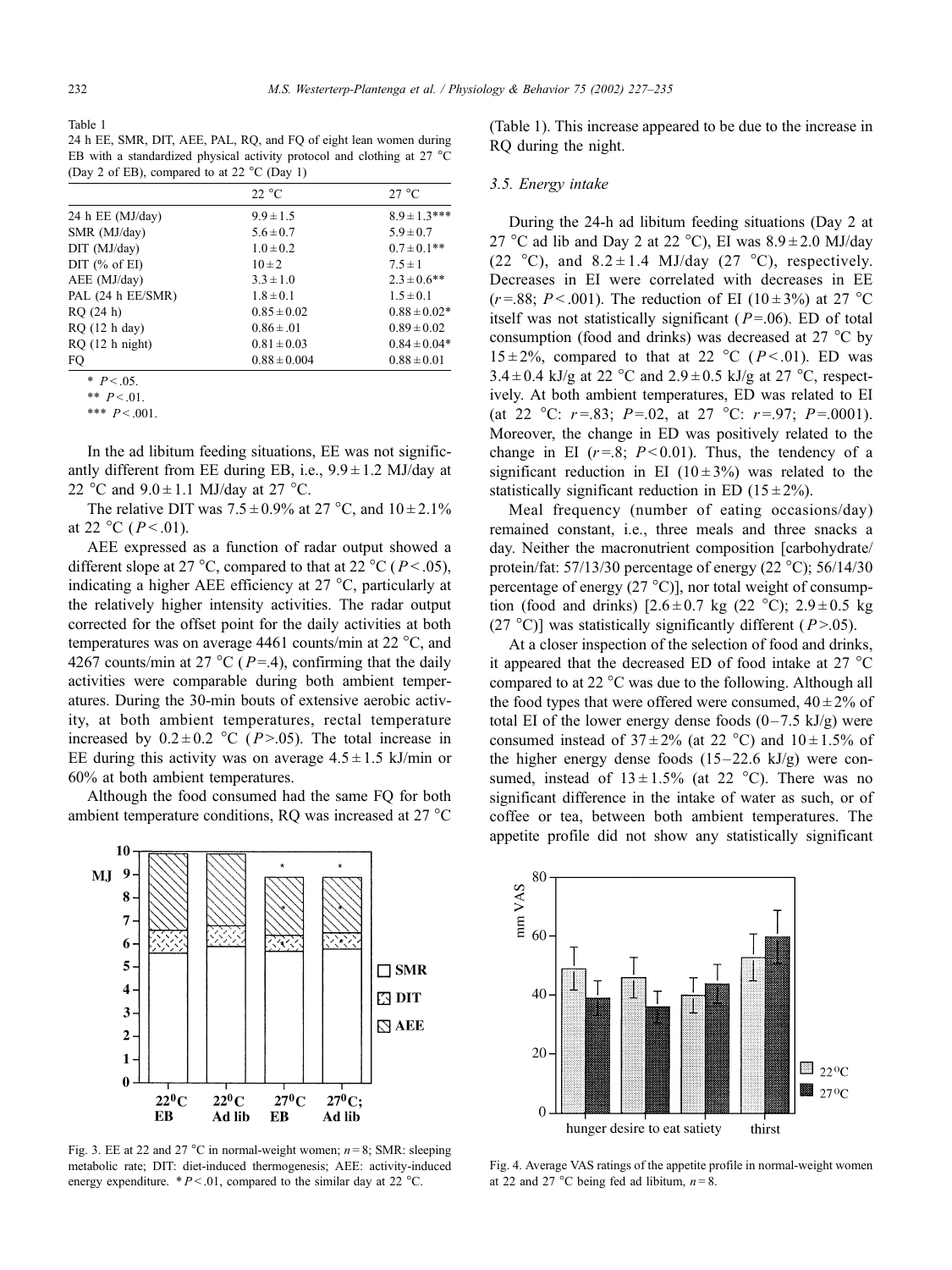#### 3.6. Comfort

Average comfort ratings on the VAS approximated 75, and irritation was low, with no statistically significant differences between the two situations with different ambient temperatures, either with being fed ad libitum, or in EB.

#### 3.7. Relationship between body temperature or EE and EI

Multiple regression analyses on the contributions of changes in body temperatures (both rectal and skin temperatures) and EE to changes in EI and ED showed the following. The reduction in EI and ED at  $27^{\circ}$ C, as compared to that at 22  $\degree$ C, was primarily related to the increase in proximal and distal skin temperatures  $(t$  values: proximal temperature: 4.3; distal temperature: 4.0; both  $P < .01$ ). Secondarily, the EI and ED reductions were related to the residuals of the regression of  $EE$  vs.  $FFM$  ( $t$  value: 3.2;  $P < .01$ ).

## 4. Discussion

Short-term (48 h) exposure to an ambient temperature in the thermoneutral zone, i.e.,  $27^{\circ}$ C (81  $^{\circ}$ F) of normal-weight women who were acclimated to an ambient temperature of 22  $^{\circ}$ C (72  $^{\circ}$ F) caused a significant reduction in energy metabolism. This reduction consisted of a reduction in DIT and activity-induced thermogenesis, and a trend of a reduction in EI related to a significant reduction in ED of the food chosen. At the same time, related to this reduction in energy metabolism, rectal and skin body temperatures were increased. Reduction in EE was present when the subjects were fed in EB, while clothing and daily activities were standardized. A tendency to a reduction in EI paralleled the reduction in EE. Despite increases in rectal and skin temperatures at  $27^{\circ}$ C, comfort ratings, which were not significantly different between both ambient temperatures, showed that the women felt comfortable at both temperatures. Since the reduced EE showed the same relation with FFM as the original EE did, only the level of EE was reduced at 27 °C. Although 24 h EE was reduced at  $27^{\circ}$ C, SMR was not. The reduced EE in the thermoneutral zone is consistent with the findings reported previously  $[13-20]$ . The absence of a reduction of SMR seems to be different from some previous findings (i.e. Refs. [17,19]), reporting a significantly higher BMR at 22  $\degree$ C, compared to that at 28  $\degree$ C. This may be due to differences between BMR and SMR measurements. The BMR measurements lasted one [19] or two [17] hours, while the SMR measurements were executed during the three hours of subject-specific lowest EE, also indicated by lowest radar counts, usually between 3:00 and 6:00 a.m. Another reason for the difference in these results might be that in the previous studies subjects were nude, whereas our subjects slept under a duvet. This indicates that the increased BMR at  $22^{\circ}$ C might be due to mild cold whereas finding no difference in SMR might be due to thermal comfort.

24 h DIT was reduced at  $27^{\circ}$ C, compared to 24 h DIT at 22  $\degree$ C. This concerned the absolute value, which was partly due to the lowered EI, but also the relative value, i.e., the percentage of total EI. At both ambient temperatures, the macronutrient composition of the food was the same, and FQ was the same, so this cannot have affected the DIT [38]. Since the difference in 24 h DIT cannot completely be explained by the difference in EI, at  $27^{\circ}$ C it was especially the facultative component of DIT being decreased [24 – 26,38]. We defined this part of EE as NST3 [41], being the part of nonshivering thermogenesis that is included in RMR.

24 h AEE was reduced, at 27  $^{\circ}$ C, compared to that at 22  $\degree$ C, despite the identical and standardized activities protocol under both circumstances. It might be expected that subjects would be less active at higher ambient temperatures, but here we prevented this reaction by the standardized extensive daily-activities program. The similar level of activity is confirmed by the similar radar output. It is possible that less energy has been spent on nonexercise activity thermogenesis (NEAT), and that at 27  $^{\circ}$ C activity might be slightly more efficient by a modification in the temperature sensitivity of enzyme activity. EE during moderate aerobic exercise increased moderately by an average of  $4.5 \pm 0.5$  kJ/min, or 60%. Larger increases in physical activity are usually accompanied by increases in deep body temperature, closely related to the intensity of work relative to maximum work rate [42] and relatively independent of ambient temperature [43]. We observed a small, statistically nonsignificant increase in the rectal body temperature during the moderate aerobic exercise bouts, at both ambient temperatures, due to the moderate activities the subjects executed. The errors of the measurements of SMR, RMR, and AEE of  $0.2 \pm 0.1\%$  and  $2 \pm 0.1\%$  were smaller than the actual differences in EE of 5.4%, 30%, and 30%, respectively. Also, the overall error of 2.6% was smaller than the difference in total EE of 10%.

24 h RQ was significantly higher at 27  $^{\circ}$ C than at 22  $^{\circ}$ C, due to the 12 h RQ values during the night. This suggests a temperature or EE dependency of substrate oxidation, i.e., a higher carbohydrate oxidation at higher ambient temperatures, despite identical FQ values. Because EE is lower at 27 °C than at 22 °C, the glycogen reserves lasted longer at 27  $\degree$ C, and therefore RQ did not drop as much as at 22  $\degree$ C during the night. Thus, we conclude based upon the decreased energy requirements for DIT and AEE in the thermoneutral zone that in women in EB, while clothing or daily activities are excluded from temperature regulation, DIT and AEE contribute significantly to temperature regulation. There was a tendency for reduction in EI at 27  $^{\circ}C$ , which was related to the decrease in EE, without a change in the appetite profile or comfort. In the ad libitum feeding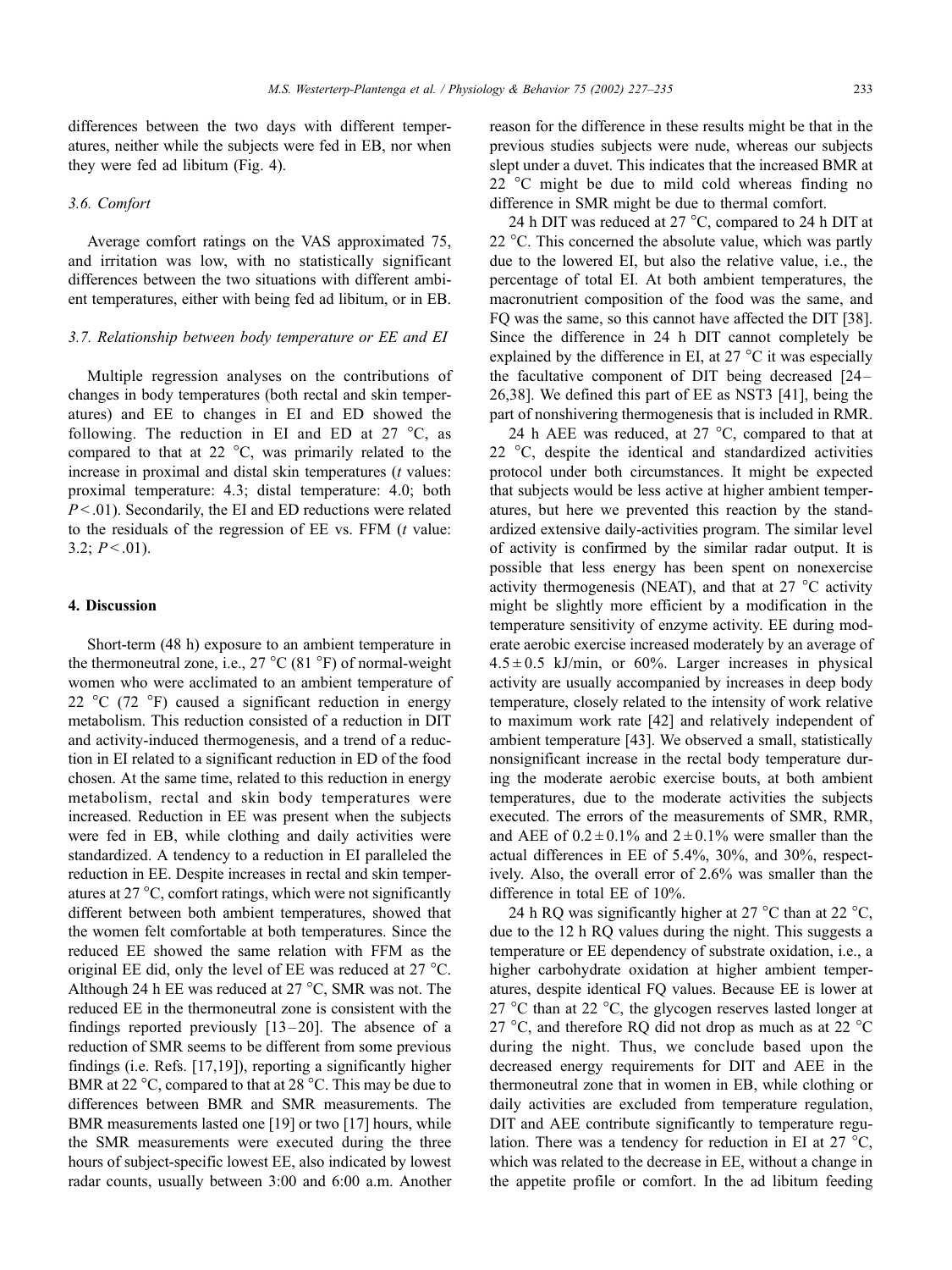situation at both ambient temperatures, EI was 90.3 – 90.7% of EE ( $P=9$ ). It should be noted though that during the 24-h periods at both ambient temperatures of ad libitum feeding, the subjects were in a negative EB through a decreased EI. However, the energy deficiency was similar, so EI still can be compared between the two ad libitum feeding periods during the different ambient temperatures. The change in EI appeared not to be statistically significant in itself ( $P=06$ ), due to the high variability of food intake in the ad libitum feeding situation and to the relatively small number of subjects. The relationship between the decrease in EI and EE was statistically significant, and the change in ED was statistically significant, while ED was related to EI [44].

Both the EI and ED changes were primarily related to the changes in proximal and distal skin temperatures, and secondarily to the change in EE, as was revealed by multiple regression analysis. Moreover, the inverse relation between undereating and increase in rectal temperature showed individual variation in body temperature regulation, in that the less one ate, the less rectal temperature increased. This suggests that food intake regulation by the body is a mechanism of thermoregulation and vice versa. In homeothermic animals, feeding activity might be one of the activities that might be stopped by a thermoregulatory response to prevent hyperthermia in a relatively warm environment  $[48-51]$ .

The present study shows a similar reduction in EI with increasing temperature (140 kJ/ $^{\circ}$ C) as a result from a previous long-term study [29]. From a field study in which the 50–200 men examined were fully acclimated to the particular environment in which they were living, although clothing and activity were not standardized, a decrease of 125 kJ $\degree$ C was reported [29]. Both this figure and ours are higher than the 60 kJ/°C reported in a 1950 FAO report [45]. Thus, the reduced EE at the higher ambient temperature, while executing the same activity protocol and wearing the same clothing, indicates that EI needs to be adapted to prevent a positive EB. This was shown spontaneously in this study, through the decreased ED. It might be expected that thirst ratings would have changed to indicate the decrease in ED of food consumption. During the first rating at  $27^{\circ}$ C, before breakfast, thirst was not significantly increased  $(P=10)$ , and in the course of the day the nonsignificant difference compared to that at 22  $^{\circ}$ C diminished; obviously, the type of consumption was adjusted to the level of thirst.

Food intake at 27  $\degree$ C with a reduced ED was not indicated by the appetite profile. Levels of hunger and satiety had not changed at  $27^{\circ}$ C, despite ingesting about 10% less energy than at 22  $\degree$ C, and despite being in a slightly negative EB. This suggests that the appetite profile was the result and not the cause of food intake. Also, comfort did not affect food intake since these ratings did not differ between the two ambient temperatures. One other study demonstrated that changes in ambient temperature did not modulate feelings of hunger significantly [46]. Some field studies show similar results, i.e., an inverse relationship between ambient temperature and food intake during chronic exposure of troops to different climate conditions [28,29], or no correlation between food intake of several groups of military personnel and climate [27]. These studies are based upon self-reported intake of military personnel, and might therefore partly be susceptible to potential errors of underreporting [47].

In conclusion, we have shown that women, in EB, during short-term exposure to the thermoneutral zone, being prevented by adapting clothing or activities, showed an adaptation in EE by decreasing DIT and AEE. The increased RQ at  $27^{\circ}$ C indicated a glycogen sparing effect. A relationship between food intake regulation and thermoregulation is suggested by:

the decrease in EI at 27  $^{\circ}$ C (by decreasing ED of foods) during ad lib feeding being primarily related to the increase in skin temperature (proximal and distal); relative undereating at  $27^{\circ}$ C being inversely related to the increase in rectal body temperature.

The question remains whether this short-term adaptation to the thermoneutral zone sustains on the longer term.

## Acknowledgments

We wish to thank Pascale Van Hoydonck and Paul Schoffelen for their help in collecting the data, and Kathleen Melanson for editing the English text.

#### References

- [1] Benzinger TM. Heat regulation: homeostasis of control temperature in man. Physiol Rev 1969;49:671-759.
- [2] Consolazio CF, Matoush L, Le Roy O, Nelson RA. Environmental temperature and energy expenditures. J Appl Physiol 1963;18:65 – 8.
- [3] Johnson JM. Reflex control of skin blood flow by skin temperature: role of core temperature. J Appl Physiol: Respir, Environ Exercise Physiol 1979;47:1188-93.
- [4] Kraeuchi K, Wirz-Justice A. Circadian rhythm of heat production, heart rate, and skin and core temperature under unmasking conditions in men. Am J Physiol 1994;267:R819 – 29.
- [5] van Marken Lichtenbelt WD, Westerterp-Plantenga MS, Van Hoydonck P. Individual variation in body temperature and energy expenditure in response to elevated ambient temperature. Physiol Behav 2001;73: 235 – 42.
- [6] Webb P. Temperatures of skin subcutaneous tissue, muscle and core in resting men in cold, comfortable and hot conditions. Eur J Appl Physiol 1992;64:471-6.
- [7] Brengelmann GL, Savage MV. Temperature regulation in the neutral zone. Ann NY Acad Sci 1997;813:39 – 50.
- [8] Webb P. Daily activity and body temperature. Eur J Appl Physiol 1993;66:174 – 7.
- [9] Wyss CR, Brengelmann GL, Johnson JM. Control of skin blood flow, sweating and heart rate: role of skin vs core temperature. J Appl Physiol 1974;36:726-33.
- [10] Kobayashi S. Temperature-sensitive neurons in the hypothalamus; a new hypothesis that they act as thermostats, not as transducers. Prog Neurobiol 1988;32:103 – 35.